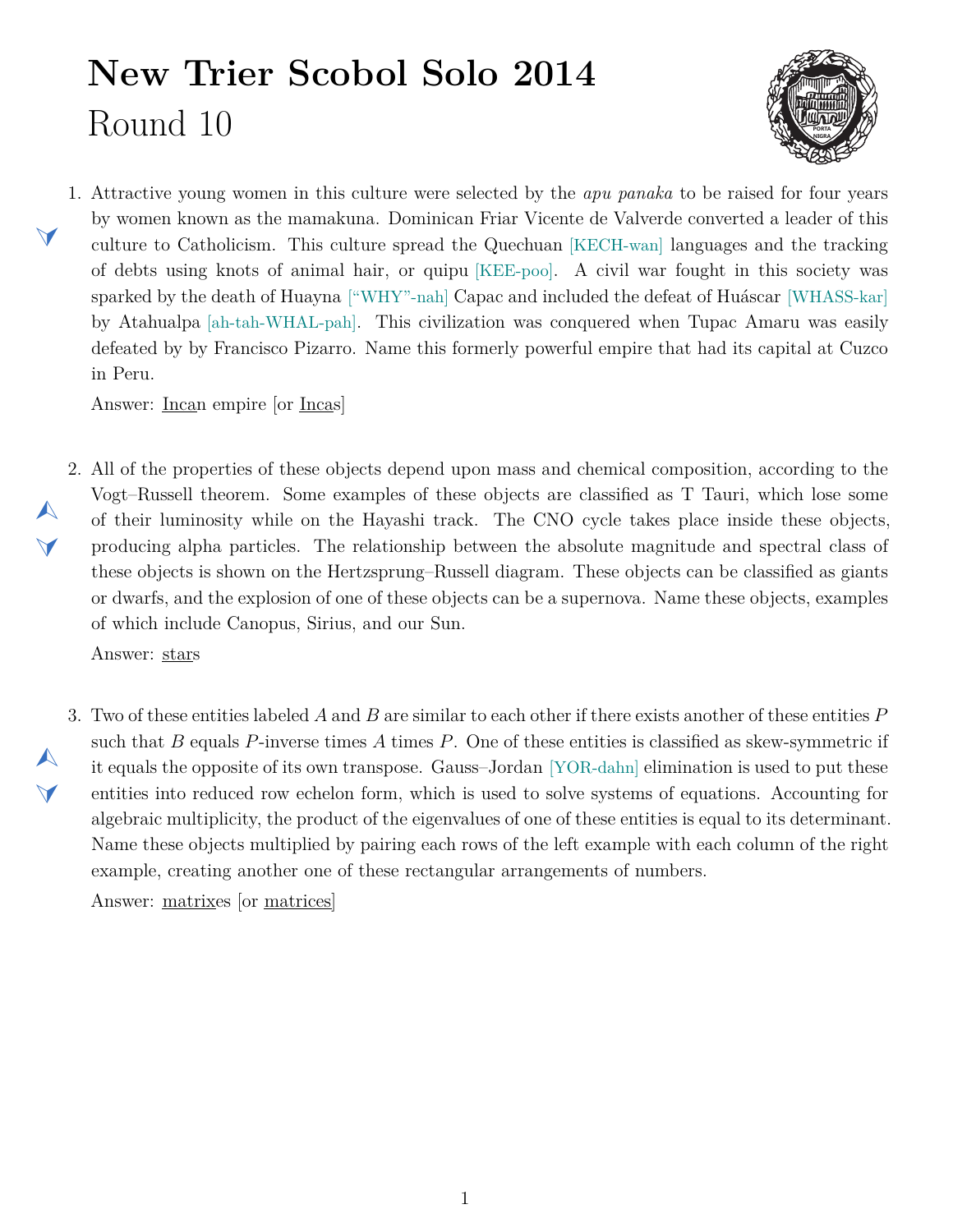<span id="page-1-0"></span>4. This author wrote about John Burley, who had helped murder Archbishop Sharpe and was harbored by Henry Morton, in his novel *Old Mortality*. One of his poems provided the lyrics to the song "Hail to the Chief". One novel by this author is set up by a discussion between Wamba and Gurth, the latter of whom eventually leads an attack on Torquilstone. That novel features Locksley, who leads a gang through the forest and turns out to be Robin Hood. In that novel, this author wrote about a crusader who is the son of Cedric and who falls in love with Lady Rowena. Name this poet of *The Lady of the Lake* and author of *Ivanhoe*.

Answer: Sir Walter Scott

 $\blacktriangle$ 

 $\vee$ 

 $\blacktriangle$ 

 $\blacktriangleleft$ 

 $\blacktriangle$ 

 $\blacktriangledown$ 

 $\blacktriangle$ 

 $\blacktriangleleft$ 

- <span id="page-1-1"></span>5. This person wrote that a scholar should be *Man Thinking* and can change the world to a place where each man "believes himself inspired by the Divine Soul which also inspires all men". This person also wrote that other men are "lenses through which we read our own minds" in the "Uses of Great Men" essay, which opens his collection *Representative Men*. This person who delivered the speech "The American Scholar" also warned that "a foolish consistency is the hobgoblin of little minds" in his essay "Self-Reliance". Name this Transcendentalist who was a close friend of Henry David Thoreau. Answer: Ralph Waldo Emerson
- <span id="page-1-2"></span>6. In that poem, this poet expressed his contempt for his hair and shadow, exclaiming that he is "sick of being a man". This author of "Walking Around" wrote about his feet being honored in "Ode to My Socks". The speaker of another poem by this author states that these are the "last verses he will write for" his former lover. That poem begins with the lines "Tonight I can write the saddest lines." A longer work by this poet implores "Arise to birth with me, my brother," in "The Heights of Macchu Picchu". Name this Chilean poet of *Canto General* [KAHN-toh hay-nay-RAHL] and *Twenty Love Poems and a Song of Despair*.

Answer: Pablo Neruda

<span id="page-1-3"></span>7. In this country, U.S. Major General Harold Greene was shot in the back of the head in August 2014. This country is creating the role of chief executive officer following its disputed presidential election. That job will be taken by Abdullah Abdullah, who accepted it as part of his concession to Ashraf Ghani. Ghani is a Pashtun who favors peace talks with the insurgents in this country, who—like ISIS in Iraq and Syria—beheaded several people in September 2014. Ghani will begin those talks with the Taliban when he replaces Hamid Karzai. Name this country, from which U.S. and NATO troops are withdrawing at the end of a war started in 2001.

Answer: (Islamic Republic of) Afghanistan [or Jomhuri-ye Eslami-ye Afghanistan]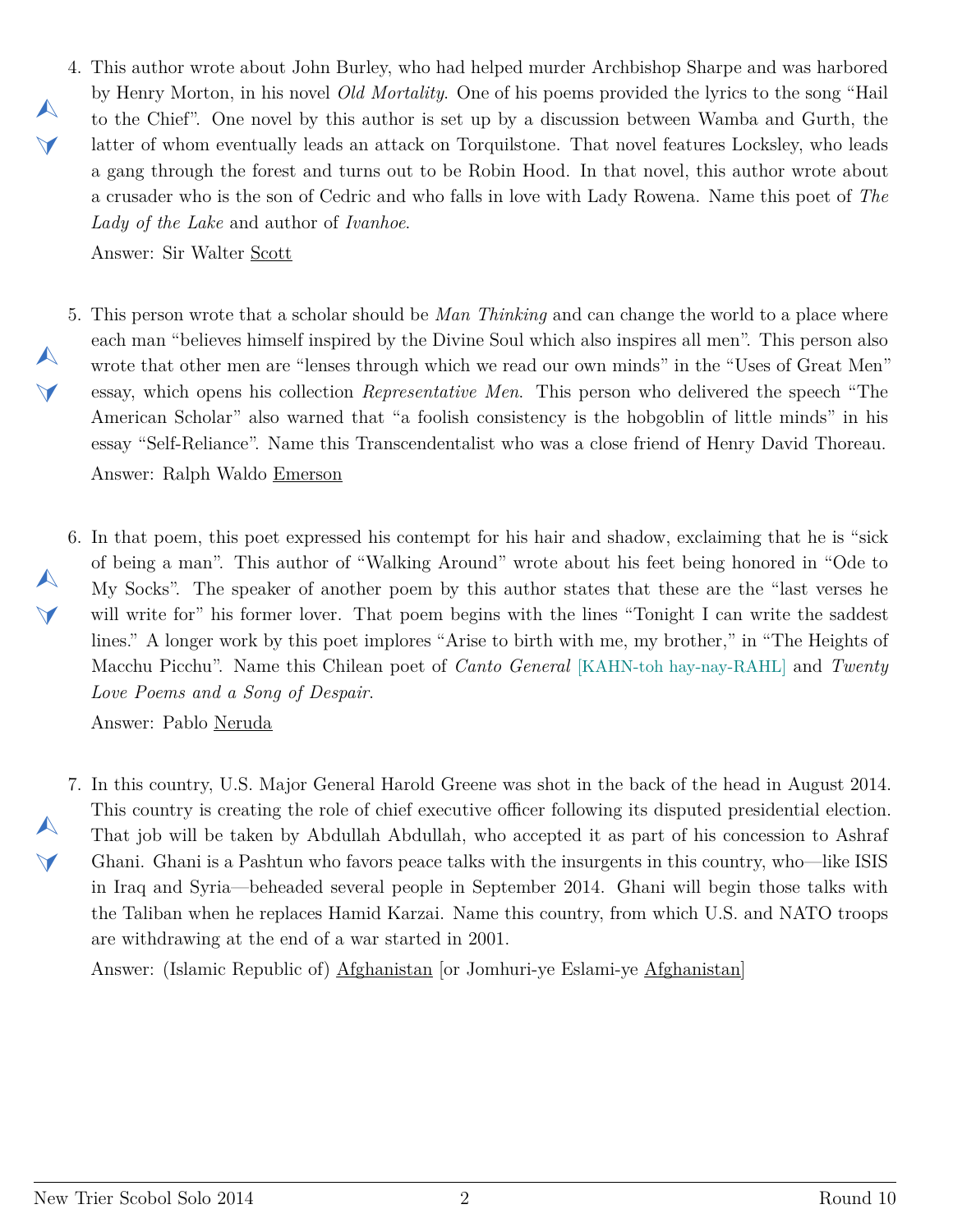<span id="page-2-0"></span>8. One work by this architect is a bell tower with a white inverted triangular top, located in Shiga Prefecture, Japan; he also designed the nearby Museum in the Mountain. This architect denies designing the windows of the south face of the Des Moines Art Center to spell his name when he worked on it during the 1960s. One of his works features a white circular theater balanced by the Foster Theatre over Lake Erie, with a glass pyramid leading up to them. He also designed the East Building, which is the modern side of the National Gallery of Art. Name this architect of the Rock and Roll Hall of Fame who also designed the Louvre Pyramid.

Answer: I(eoh) M(ing) Pei

 $\blacktriangle$ 

 $\blacktriangleleft$ 

 $\blacktriangle$ 

 $\vee$ 

 $\blacktriangle$ 

<span id="page-2-1"></span>9. Norman Davis and John Foster Dulles wrote Article 231 of this document, which was heavily criticized by Count von Brockdorff-Rantzau. This document set up an occupation of the Territory of the Saar Basin. It negated parts of the London Pact, and was followed by smaller documents named for Saint-Germain-en-Laye [sawn zhair-"main" en "lie"], Trianon [tree-ah-naw], and Sèvres [sev-ruh]. Russia received back some of the land that changed hands in the Treaty of Brest–Litovsk. This document established the League of Nations and was heavily influenced by the Fourteen Points. Name this peace treaty between the Allied Powers and Germany following World War I.

Answer: Treaty of Versailles [vair-sy]

<span id="page-2-2"></span>10. James T. Mason created a topiary of this painting at Old Deaf School Park in Columbus, Ohio. A  $\blacktriangle$ little girl in a white dress in the middle of this painting seems to stare at the viewer and walks beside a woman in a dress and red blouse. A mustachioed man in a bowler hat stares off into the distance on the left of this painting, next to another man smoking a pipe. A small part of the setting of this painting can be seen in its painter's *Bathers at Asnières*an-yair]. This painting, which is housed in the Art Institute of Chicago, features a woman holding a parasol in one hand and a leash latched onto a monkey on the other. Name this pointillist painting by Georges Seurat [zhorzh soo-rah].

Answer: *A Sunday Afternoon on the Island of La Grande Jatte(, 1884)* [or *Un dimanche après-midi à l'Île de la Grande Jatte(, 1884)*; or *A Sunday on La Grande Jatte*; accept Isle in place of Island]

<span id="page-2-3"></span>11. This value is responsible for steric ["STAIR"-ik] effects, which is why alkanes prefer staggered  $\blacktriangle$  $\blacktriangledown$ conformations over eclipsed ones. One trend in this value occurs due to 4*f* orbitals being quite penetrable. This value, which has a larger-than-expected drop along the lanthanide [LAAN-thuh-nyde] series, is often measured in angstroms. Due to the attraction between electrons and the nucleus, the addition of electrons tends to decrease this quantity. Shielding effects cause this quantity to increase as you go down the columns of the periodic table. Name this quantity related to how much space an atom takes up.

Answer: atomic radius [accept anything referring to the size or volume of an atom]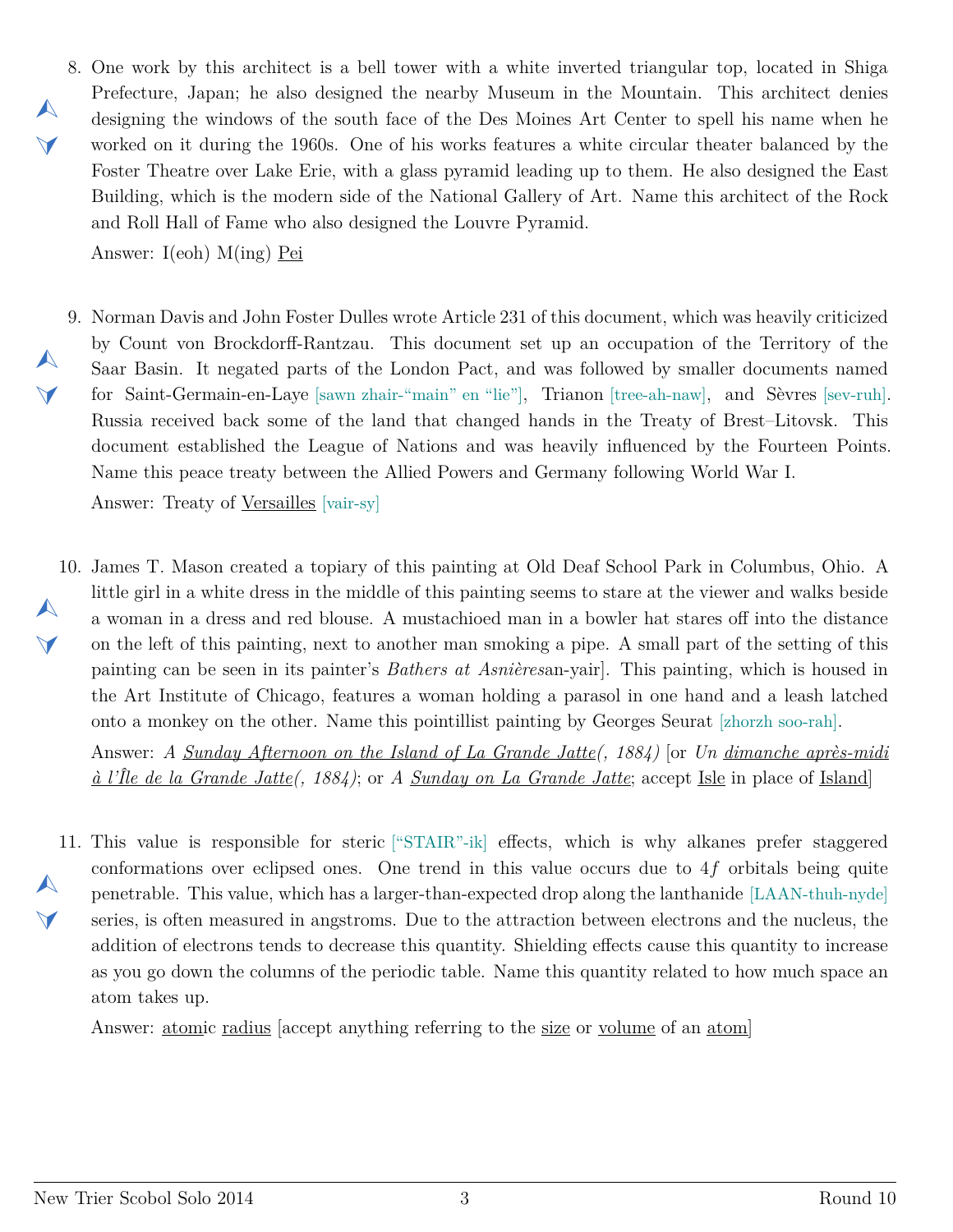<span id="page-3-0"></span>12. The Battle of Mylae in this series of conflicts saw a new naval power defeat an experienced one with  $\blacktriangle$  $\vee$ the development of the corvus for boarding ships. The first of these conflicts ended with the Battle of the Aegates Islands, which in turn triggered a war between the losing side and its unpaid mercenaries. Archimedes died in second of these conflicts when Syracuse fell. The final of these conflicts was a two-year siege that likely didn't involve the winning side salting the earth of a North African city. Identify this series of wars fought between 264 and 146 BCE, most notable for Hannibal's invasion of Italy in the second of them.

Answer: Punic Wars [accept First Punic War]

<span id="page-3-1"></span>13. This author wrote about Archbishop Geoffrey Clayton, who died the day after signing a letter refusing  $\blacktriangle$  $\blacktriangleleft$ to follow a new law, in his book *Ah, but Your Land is Beautiful*. In another novel by this author, Sophie describes an affair between Stephanie and a police lieutenant Pieter van Vlaanderen. In another novel by this author, a priest tries to help his sister Gertrude, who is a prostitute. In that novel, James forgives the priest even though the priest's son Absalom has murdered James's son Arthur Jarvis. Name this author who wrote *Too Late the Phalarope* and depicted Stephen Kumalo in *Cry, the Beloved Country*.

Answer: Alan Paton

<span id="page-3-2"></span>14. The Riverton Reclamation Project in this state cares for land that used to be part of the Wind  $\blacktriangle$  $\blacktriangledown$ River Indian Reservation; that project is responsible for Ocean Lake near the Owl Creek Mountains. This state is the site of Sweetwater River, which is near the route through the Rockies called South Pass. This state contains the Cathedral Group of mountains, including Mount Owen, and its highest mountain is Gannett Peak. In addition to containing Grand Teton National Park, this state is home to Old Faithful, a geyser in Yellowstone National Park. Name this home of Devils Tower located south of Montana, a state with its capital at Cheyenne.

Answer: Wyoming

<span id="page-3-3"></span>15. Because pianist Walter Gieseking was uninterested in premiering this composer's *Piano Variations*,  $\blacktriangle$  $\blacktriangledown$ he premiered them himself, and much later he reworked them as *Orchestral Variations*. This person was able to get Benny Goodman to premier his *Concerto for Clarinet, Strings and Harp*. The folk song "El Palo Verde" can be heard in a work this composer wrote about a dance hall in Mexico City. During World War II, this person was inspired by a Henry Wallace speech to write *Fanfare for the Common Man*. Name this composer who also wrote the ballets *Billy the Kid*, *Appalachian Spring*, and *Rodeo*.

Answer: Aaron Copland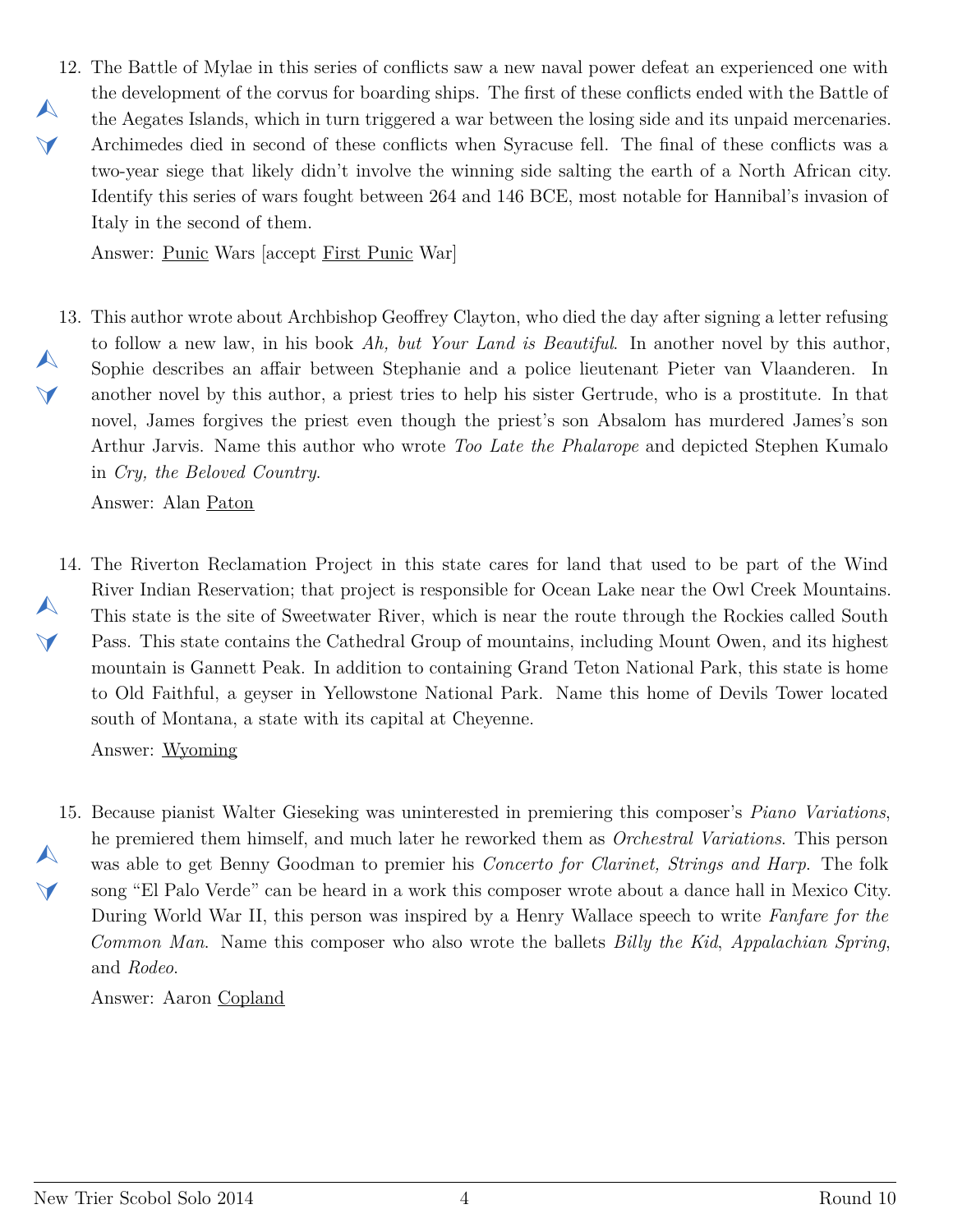<span id="page-4-0"></span>16. In one novel by this writer, the narrator befriends a man who lives in a twelve-foot–by–twelve-foot  $\blacktriangle$  $\vee$ shack containing a rucksack, straw mats, and books of poetry and sutras. In addition to that book about Ray Smith and Japhy Ryder, he wrote a book in which the narrator spends a short time working in cotton fields near Sabinal, California. This person invented the character Cody Pomeray as alias for his friend Neal Cassady, who he also fictionalized as Dean Moriarty. Several of this author's works, including *Dharma Bums*, involve his adopted hometown, San Francisco. Name this Beat Generation writer of *On the Road*.

Answer: Jack Kerouac [or Jean-Louis Lebris de Kérouac]

<span id="page-4-1"></span>17. This character warned Zeus not to marry Thetis, after which this character wore a stone and iron ring.  $\blacktriangle$  $\vee$ This character warned his brother not to accept Pandora, but his brother did not listen. Pandora was given as a gift after this character killed two bulls and put all of their bones inside one body in order to fool Zeus. After using a fennel stalk to hide a gift, this character was punished by Zeus for 30,000 years until Heracles killed an eagle. That punishment was being chained to a rock while the eagle repeatedly ate his liver. Name this character who is sometimes credited for creating humanity, and who stole fire from Mount Olympus to give to humans.

Answer: Prometheus

<span id="page-4-2"></span>18. The reversal of this quantity along with parity and time is symmetric. This quantity equals the  $\blacktriangle$  $\blacktriangledown$ permittivity of space times the integral of electric field over a closed surface. This quantity is divided by electric potential to calculate capacitance, and energy is divided by this quantity to calculate electric potential. The elementary amount of this quantity was found in the Millikan oil drop experiment, and J. J. Thomson measured its ratio to mass for electrons. Two values of this quantity are multiplied in Coulomb's law, and this quantity is measured in coulombs. Name this electric quantity that can be positive or negative.

Answer: electric charge

<span id="page-4-3"></span>19. While playing tennis one day, this person was told to go to Robinson's drugstore, where he met with  $\blacktriangle$  $\blacktriangledown$ several businessmen led by George Rappleyea. In defense of this person, Dudley Field Malone said "The truth always wins and we are not afraid of it." Grafton Green overturned this person's penalty because it had been decided by a judge rather than a jury. This person's trial challenged the Butler Act. This person was prosecuted by William Jennings Bryan and defended by Clarence Darrow. Name this teacher whose trial in Dayton, Tennessee was nicknamed the "Monkey Trial" because he was accused of teaching evolution.

Answer: John (Thomas) Scopes